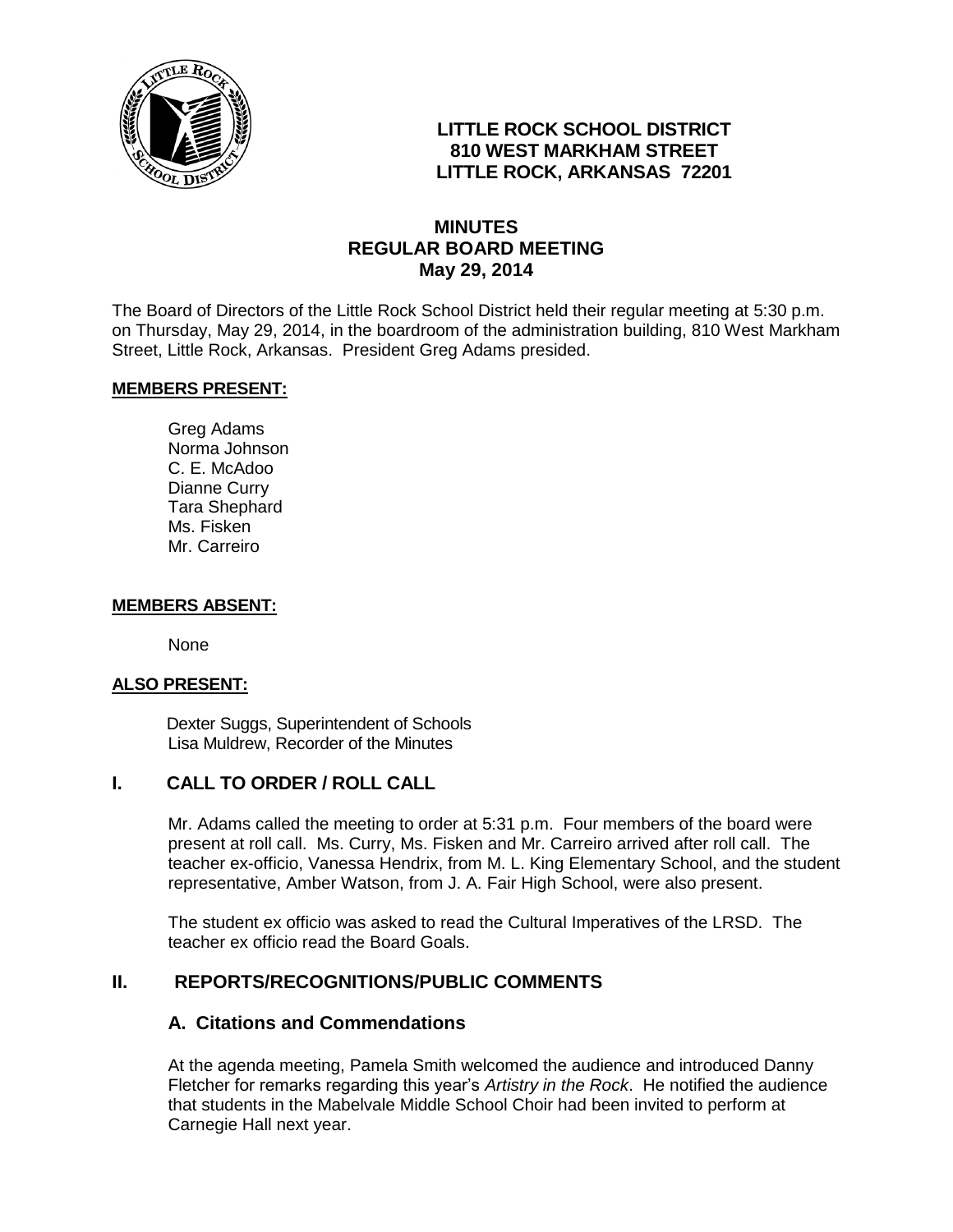Board Meeting May 29, 2014 Page 2

Citations were presented to:

- Students who participated in *Artistry in the Rock* for placing in the art contests.
- Participants in the *Ralph Vines Public Speaking* competition.
- Deborah Rookie from Parkview and Chandler Smith from Central for perfect scores of 36 on the *ACT*.
- Anirudh Pidugu for competing in the *Genius Olympiad.*
- Derryana Armstrong, McClellan student, for being named a *Gates Millennium Scholar*.
- Nancy Rousseau for being named the *Arkansas Scholastic Press Association Administrator of the Year*
- Students from the *Central and Parkview Track Teams*.
- Students from Brady and Forest Park Elementary Schools for *Recycling / Green Awards from the US Green Building Counsel*
- Students from Jefferson and Roberts Elementary for participating in the *Arkansas Green Schools Challenge.*

### **B. Partners in Education**

Debbie Milam was present at the agenda meeting to introduce new partnerships for the board's approval:

**Baseline Elementary School**, represented by *Katina Ray*, in partnership with:

**Arkansas Community Dispute Resolution Center,** represented by *Angela Tolbert*  **First Assembly of God,** represented by *Tommy Covington and*  **Harvest Fellowship Church,** represented by *Betty Bennett*, PTA president

- **Cloverdale Middle School,** represented by *Dr. Angela Dallas* in partnership with:

**Girls Scouts Diamonds of Arkansas,** represented by *Dawn Prasifka, Lauren Dailey* and *Katherine Dailey*.

Ms. Johnson moved to approve the partnerships. Ms. Shephard seconded the motion and it **carried unanimously**.

#### **C. Remarks from Citizens**

**Michelle Lynch**, Executive Director of the Arkansas State Teachers Association (ASTA), non-union teachers association, was present to announce two teachers from Chicot who received \$500 scholarships to be applied to their graduate work this summer.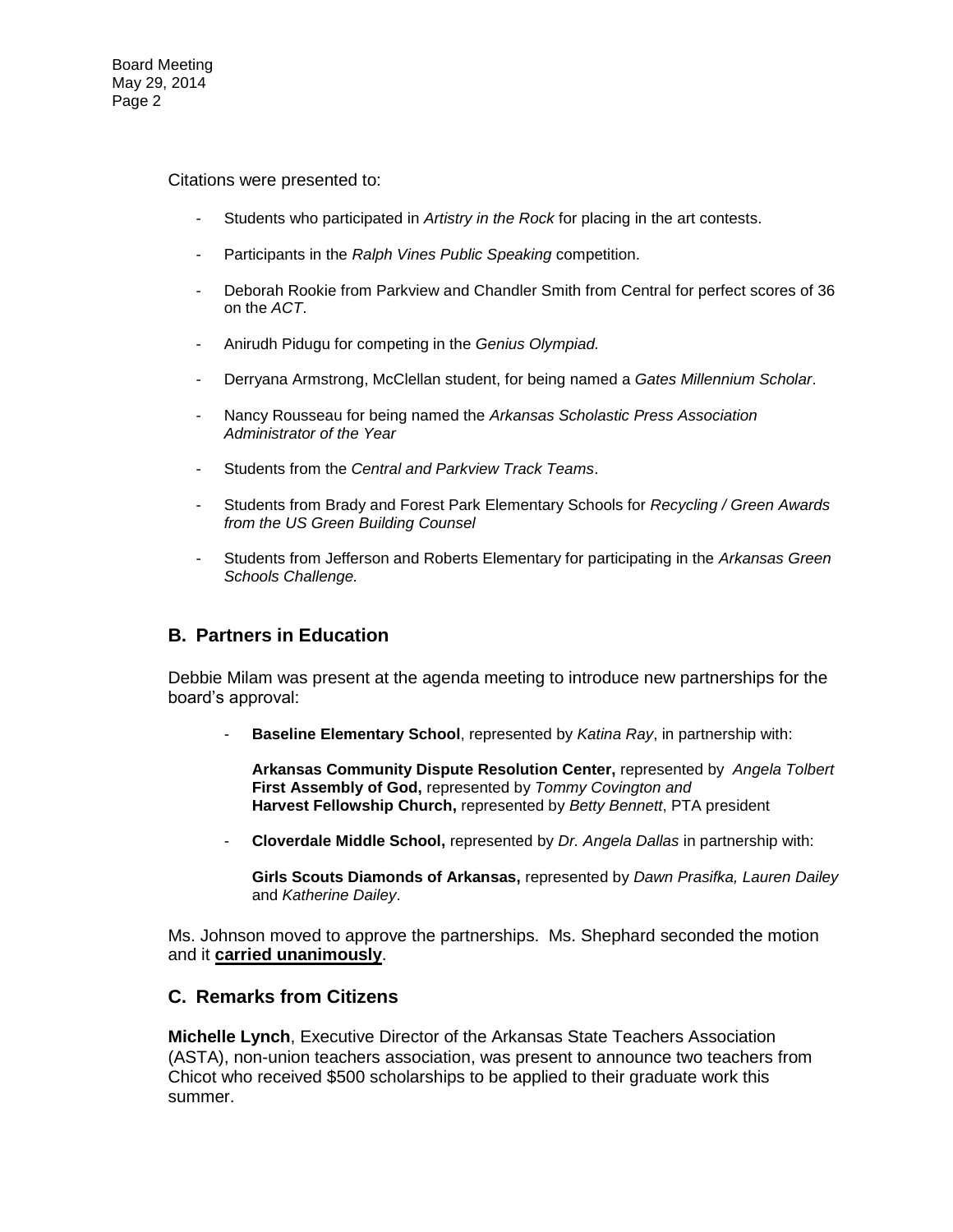**Erika Ivy-Govia**, teacher at Parkview Arts & Science Magnet School, expressed concern regarding the divisiveness on the board in reference to approving the custodial professional negotiated agreement. She expressed her concerns on how the custodial staff is treated in the schools and she asked the board to make a motion to approve the agreement tonight.

**Diane Cartwright**, parent volunteer and PTA member at Forest Heights Middle School, expressed concern regarding communication during the transition of FHMS to the FH STEM School. She believed the changes being made at the school were stressful for the students, including the changes being made to the playground. She stated there was a lack of communication between the administration, the committee, and the parents and students at the school, and she believed it was disruptive to the learning environment.

Ms. Cartwright continued when **Jon Cartwright** ceded his time to her. She continued discussing the conditions of the play area at the school, and noted students were given access to the field and track for recess and outdoor play time. She believes all parties should work harder at communicating with others.

**Sharon Hawk** deferred her time to speaker **Jeff Grimmett**. Mr. Grimmett, teacher at Henderson Middle School, addressed the board regarding implementing a school uniform policy at Henderson. It was his belief the uniforms would assist with student safety, would alleviate issues with bullying, and would level the learning field in the instructional arena. He believes many students who currently attend Forest Heights would be coming to Henderson next year, and implementation of a uniform policy would help to merge the two student populations and would eliminate problems that occur when students compete in the area of who does and doesn't have appropriate clothing.

# **D. Donations of Property**

Amber Watson, student ex officio, read the list of recent donations to the district. Mr. Carreiro made a motion to accept the donations; Ms. Johnson seconded the motion and it **carried unanimously**. The donations are listed in the following chart:

| <b>SCHOOL</b>                       | <b>ITEM DONATED</b>                                 | <b>DONOR</b>           |
|-------------------------------------|-----------------------------------------------------|------------------------|
| <b>Bale Elementary</b>              | \$550 cash for all day bounce & play                | <b>Bale Chevrolet</b>  |
|                                     | \$350 cash for the sports banquet                   | Dr. Derek Lewis        |
| Fair Park Early Childhood<br>Center | \$50 cash for unpaid student lunches                | Girl Scout Troop 6778  |
| Gibbs Magnet Elementary             | Various cash donations for Passini<br>walking track |                        |
|                                     | $-$ \$100.00                                        | Mr. & Mrs. Aaron Lubin |

### **DONATIONS**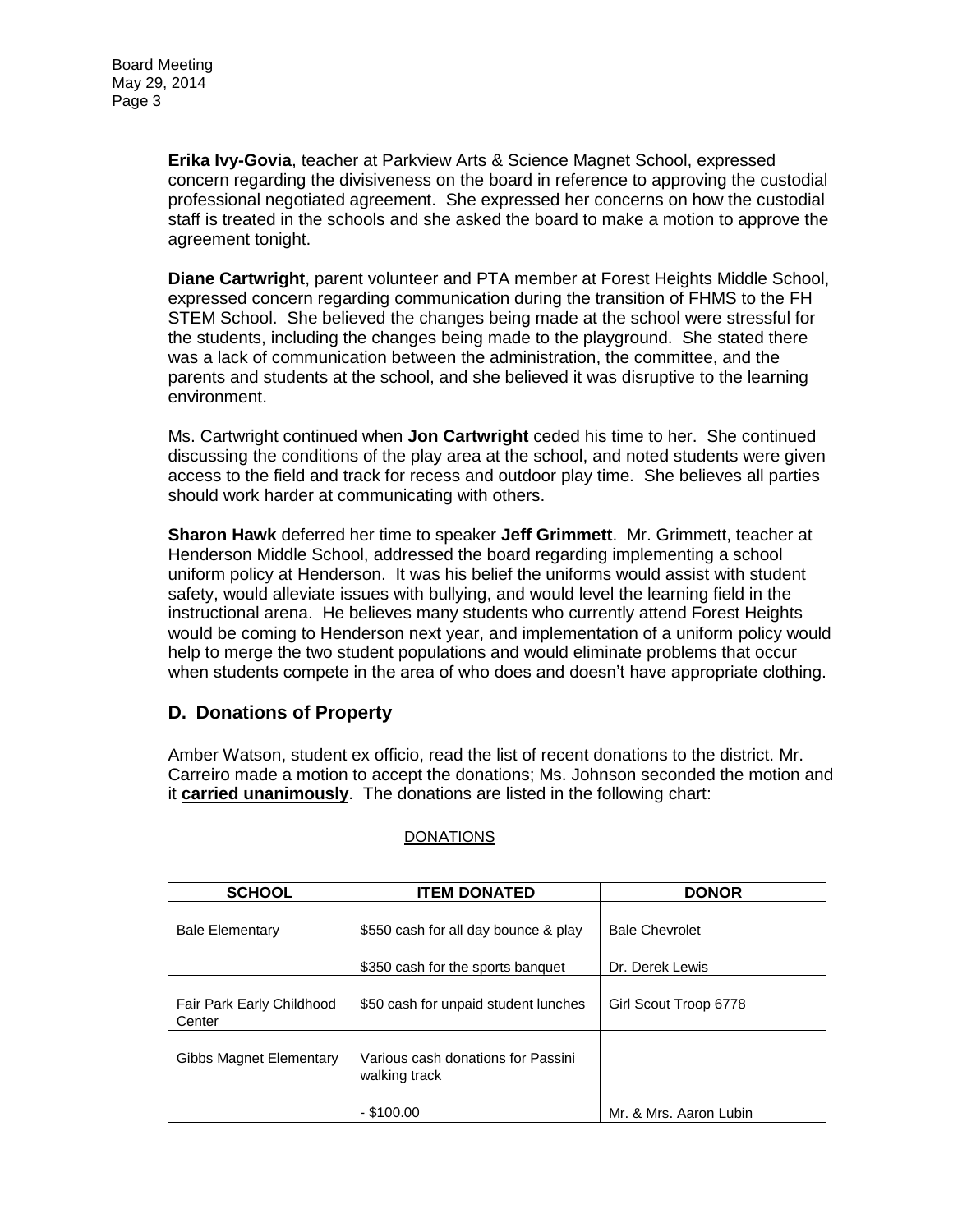Board Meeting May 29, 2014 Page 4

| <b>SCHOOL</b>           | <b>ITEM DONATED</b>                | <b>DONOR</b>                |
|-------------------------|------------------------------------|-----------------------------|
|                         |                                    |                             |
| Gibbs Magnet Elementary | Various cash donations for Passini |                             |
|                         | walking track                      |                             |
|                         |                                    |                             |
|                         | $-$ \$25.00                        | Mrs. Ann Storthz            |
|                         | $-$ \$50.00                        | Mr. & Mrs. Archie Beggs     |
|                         | $-$ \$25.00                        | Ms. Brenda Scisson          |
|                         | $-$ \$70.00                        | Mr. & Mrs. Charles Alman    |
|                         | $-$ \$20.00                        | Ms. Claudia Beverly         |
|                         | $-$ \$60.00                        | Mr. & Mrs. David Miller     |
|                         | $-$ \$25.00                        | Mr. Donald Steely           |
|                         | $-$ \$50.00                        | Dr. Felicia Hobbs           |
|                         | $-$100.00$                         | Ms. Francis Mizell          |
|                         | $-$ \$50.00                        | Mr. & Mrs. Fred Hunt        |
|                         | $-$ \$70.00                        | Mr. Frederick Oswald        |
|                         | $-$ \$25.00                        | Ms. Geraldine Rayford       |
|                         | $-$ \$100.00                       | Mr. & Mrs. Gus Vratsinas    |
|                         | $-$ \$25.00                        | Mr. & Mrs. James Hoffman    |
|                         | $-$ \$25.00                        | Mr. & Mrs. James McHaney    |
|                         | $-$ \$50.00                        | Mr. James Morse             |
|                         | $-$ \$35.00                        | Mr. James Moseley, Jr.      |
|                         | $-$ \$50.00                        | Mr. James Summerlin         |
|                         | $-$ \$30.00                        | Mr. & Mrs. Jay Gadberry     |
|                         | $-$ \$25.00                        | Ms. Jeanne McDaniel         |
|                         | $-$ \$25.00                        | Mr. Jerry Hyde              |
|                         | $-$ \$25.00                        | Dr. & Mrs. Jerry Jacobson   |
|                         | $-$ \$100.00                       | Mr. Jessie Mason &          |
|                         |                                    | Dr. Gail Reed Jones         |
|                         | $-$ \$50.00                        | Mr. Jim Limberg             |
|                         | $-$ \$50.00                        | Mr. & Mrs. Jim Owens        |
|                         | $-$ \$25.00                        | Ms. Joan Neikirk            |
|                         | $-$ \$25.00                        | Mr. & Mrs. John Parker      |
|                         | $-$ \$25.00                        | Mr. John Selig              |
|                         | $-$ \$25.00                        | Mr. & Mrs. John Youngblood  |
|                         | $-$ \$100.00                       | Mrs. JoJo Lusk              |
|                         | $-$ \$25.00                        | Dr. Josh Epstein &          |
|                         |                                    | Mrs. Anna Marks             |
|                         | $-$ \$50.00                        | Ms. Joyce Gunnels           |
|                         | $-$ \$50.00                        | Ms. L. Diane Hilburn        |
|                         | $-$ \$100.00                       | Ms. Lynne Matthews          |
|                         | $-$ \$15.00                        | Ms. M. Trible Moseley       |
|                         | $-$ \$25.00                        | Mr. & Mrs. Mark Fleischner  |
|                         | $-$ \$50.00                        | Mr. & Mrs. Martin Thoma     |
|                         | $-$ \$25.00                        | Mr. & Mrs. Michael Rebick   |
|                         | $-$ \$25.00                        | Ms. Phyllis Storthz         |
|                         | $-$ \$50.00                        | Dr. & Mrs. Richard Bronfman |
|                         | $-$ \$40.00                        | Mr. Richard Buring          |
|                         | $-$ \$50.00                        | Mr. & Mrs. Rick Campbell    |
|                         | $-$ \$25.00                        | Mr. Robert Lapin            |
|                         | $-$ \$100.00                       | Mr. & Mrs. Ronald Bank      |
|                         | $-$ \$25.00                        | Mr. Sam Stortz &            |
|                         |                                    | Dr. Suzanne Klimberg        |
|                         | $-$ \$70.00                        | Ms. Sarah Spencer           |
|                         | $-$ \$50.00                        | Mr. & Mrs. Spence Churchill |
|                         |                                    |                             |
|                         |                                    |                             |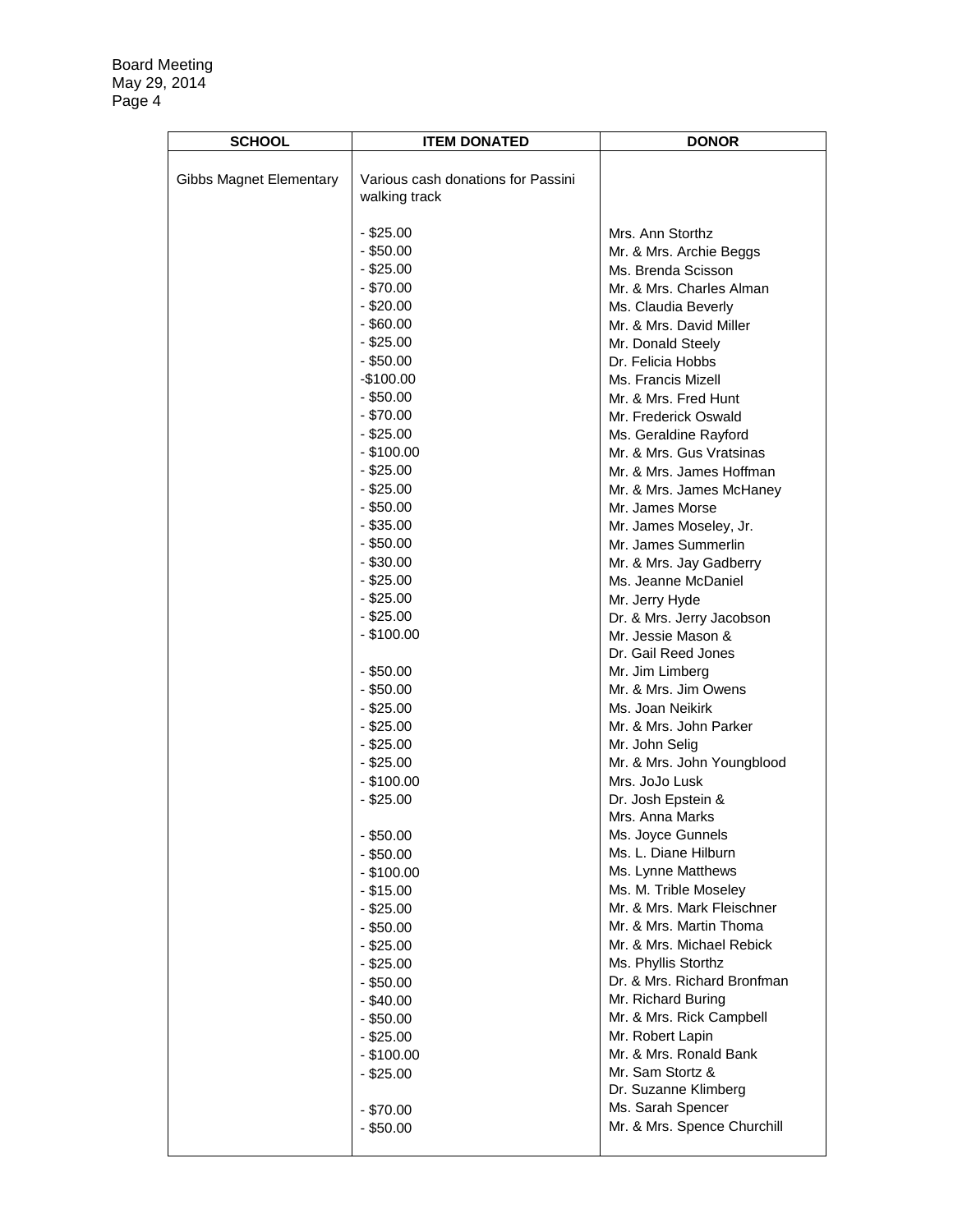| <b>SCHOOL</b>                    | <b>ITEM DONATED</b>                                                                                                                      | <b>DONOR</b>                                                                                                                  |
|----------------------------------|------------------------------------------------------------------------------------------------------------------------------------------|-------------------------------------------------------------------------------------------------------------------------------|
| Gibbs Magnet Elementary          | Various cash donations for Passini<br>walking track<br>$-$ \$25.00<br>$-$ \$50.00<br>$-$ \$50.00<br>$-$ \$100.00<br>$-$ \$50.00          | Dr. Stuard Fleishner<br>Mr. & Mrs. Ted Snider<br>Mr. & Mrs. W. C. Goolsby<br>Mr. & Mrs. Walter Nunnerly<br>Mr. Williams Jeffs |
| <b>Henderson Middle School</b>   | Cash donations for the sixth grade<br>field trip                                                                                         |                                                                                                                               |
|                                  | $-$ \$200.00<br>$-$ \$200.00                                                                                                             | Dr. George Konis<br>Zante, LLC                                                                                                |
| Mann Magnet Middle<br>School     | \$300.00 for snacks during ACTAAP<br>testing                                                                                             | Arvest Bank                                                                                                                   |
| Pulaski Heights Middle<br>School | Various band equipment (trombone,<br>case, saxophone stand, music stand,<br>and merit certificate papers valued at<br>$$128.00$ )        | Danette Baler Haley                                                                                                           |
|                                  | Various plants valued at \$244.77                                                                                                        | The Good Earth Garden Center                                                                                                  |
|                                  | \$20.00 cash to the Science<br>Olympiad Program                                                                                          | <b>Elizabeth Maris</b>                                                                                                        |
| Romine Elementary                | \$100.00 cash to assist with Field Day<br>at Playtime Pizza                                                                              | Mr. Nathaniel Todd                                                                                                            |
| Fine Arts Department             | \$500.00 discount for two-week<br>session and \$750.00 discount for<br>three-week session at Wildwood<br>Academy for Music and Arts.     | Wildwood Park for the<br>Performing Arts                                                                                      |
|                                  | Two tickets to May 2 <sup>nd</sup> Wine and<br>Food Festival (valued at \$150.00)<br>and October 9 <sup>th</sup> James Cotton<br>concert |                                                                                                                               |
| Hamilton Learning<br>Academy     | \$50.00 gift card for school uniforms                                                                                                    | Walmart                                                                                                                       |
| Health Services Dept.            | Miscellaneous furniture and<br>equipment valued at \$4,500                                                                               | Mr. Leonal Kilgore                                                                                                            |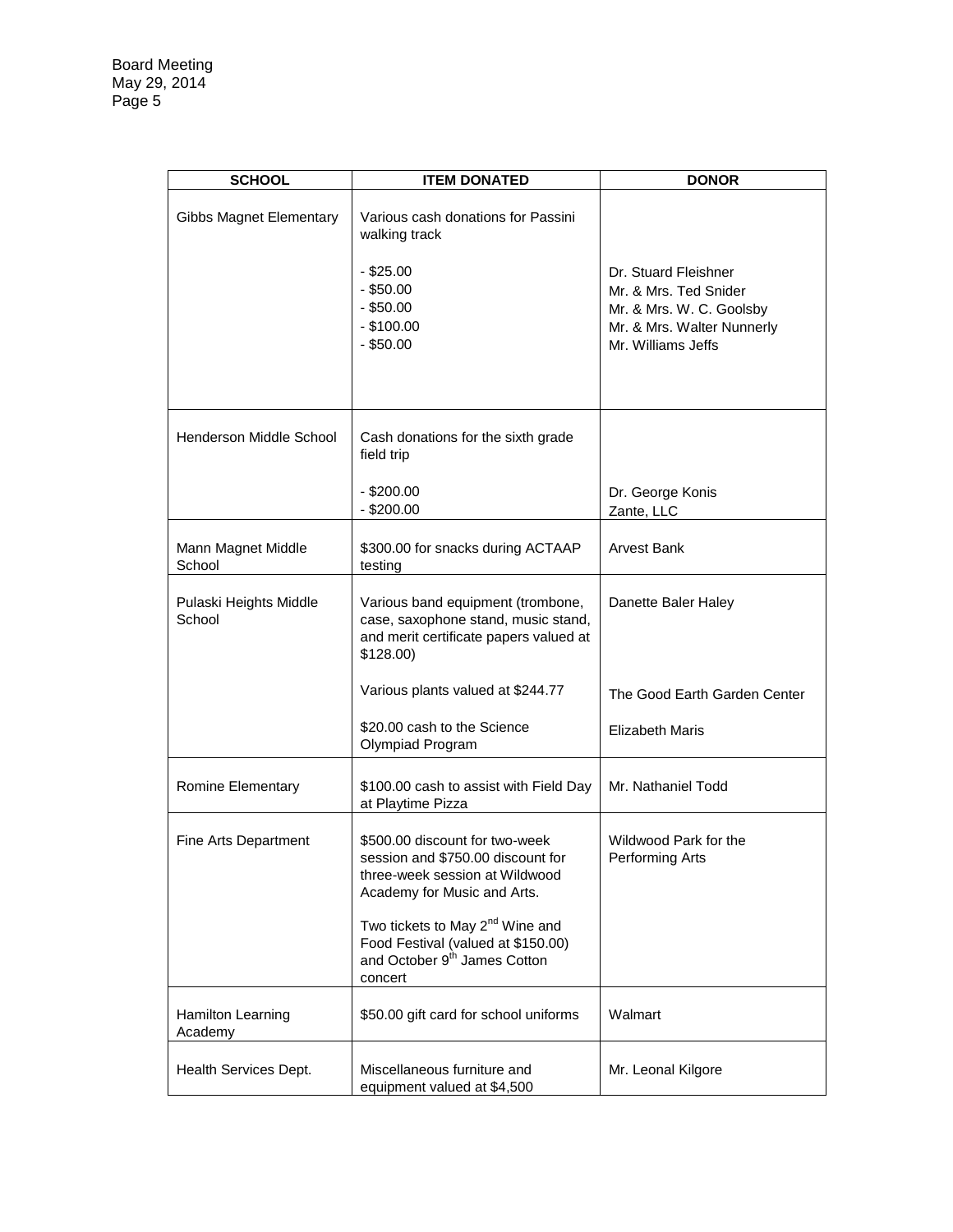# **E. Little Rock PTA Council**

**Greta Freeman** thanked the board and notified the audience she would be serving as the incoming PTA President. The LR PTA Council held their Annual Luncheon in May. They extended their appreciation to Mr. McAdoo for attending the luncheon and making a welcoming statement. Each second Tuesday the general PTA Council meetings are held in the schools; the first meeting in the fall is hosted by the Superintendent here in the Board Room.

# **F. Little Rock Education Association**

**Cathy Koehler** made reference to the April 24<sup>th</sup> meeting where Dr. Suggs referred to employees as "Human Capital" and she noted a group of employees were present wearing black t-shirts that read "I am Human Capital."

She addressed issues with the approval of the PN Agreement for custodial staff. She asked to show a video, and Mr. Adams expressed a preference not to show the video during the meeting. There was a great deal of discussion regarding whether or not to show the video.

Mr. McAdoo made motion to suspend the rules and vote on showing the video. Ms. Curry seconded the motion. Once notified that the projector wasn't working, Mr. McAdoo withdrew his motion and Ms. Curry withdrew the second.

Ms. Koehler continued a detailed listing of the information contained in the video, and stated copies would be given to each board member.

# **IV. REPORTS AND COMMUNICATIONS**

# **A. Remarks from Board Members**

**Ms. Curry** offered congratulations to graduating seniors and read a poem in memory of Maya Angelo. She also reported she had attended a Cloverdale Middle School graduation ceremony, and shared some of the quotes from the students.

**Ms. Fisken** congratulated all the graduating seniors in the LRSD and commended those who were awarded scholarships. She mentioned the end of the year celebrations in all schools across the district celebrating their hard work throughout the year.

**Mr. McAdoo** made a statement on the "joy" that parents felt at the graduations, and the emotions involved in a student graduating from high school. He also noted the challenges we face with student behavior. The LRSD serves all students, and we must work together to complete the challenges we have been given. He encouraged listeners to look at the district website for summer programs available to students in the LRSD.

**Ms. Johnson** spoke in support of the students and focusing on the needs of the students. She encouraged parents to be involved in their student's academics. It doesn't matter what school the child attends, each student has an opportunity to do their best and parents should encourage their child, the teachers, and administrators, and do the best they can to remain involved.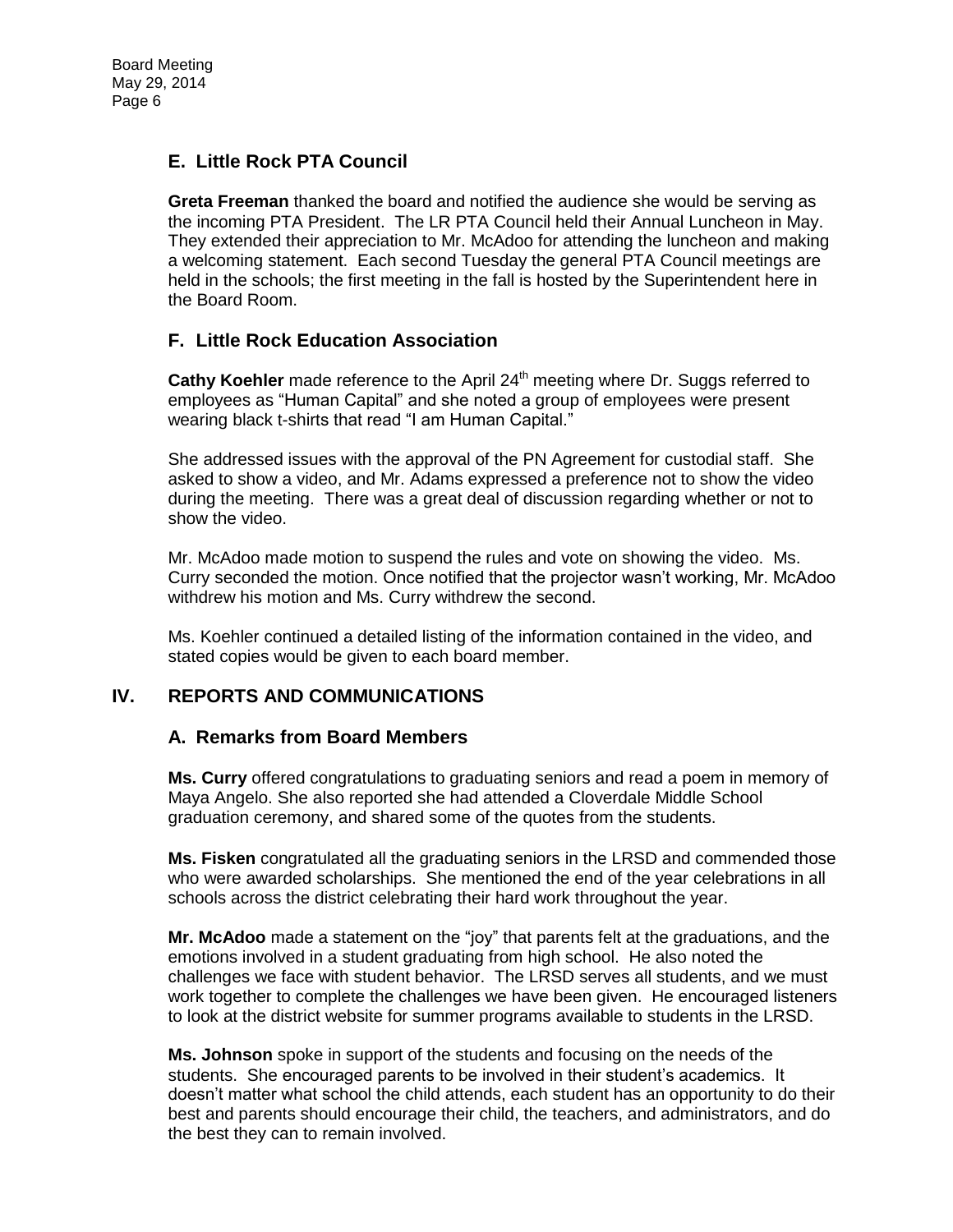**Mr. Carreiro** congratulated the graduates, and also the teachers and administrators for a successful year. He had attended the City Year end-of-year celebration, and he thanked these volunteers for their service to our students. He encouraged others to share what they learn and try to give back. He expressed pride in his fellow board members, "even when we don't agree they do share what we know and give back to the community."

**Ms. Shephard** echoed other Board member comments and congratulated the graduating seniors. She reported being the keynote speaker at the Dodd Elementary School 5<sup>th</sup> grade graduation. She guoted a statement made by the Governor that being on the school board is the toughest of all elected positions. However, she felt the work done by the Board is well worth it when you watch students walk across the stage to receive their diploma. Their smiles make it all worthwhile.

**Mr. Adams** thanked the Board members who attended the graduation ceremonies last week. Addressing the audience, he asked everyone to remain engaged and to be patient. He referenced the discussion on the District's facilities study with a reminder that those discussions will be on-going for quite a long time. It will take patience. He also referenced the comments regarding approval of the the custodial contract - - it will take time, and he encouraged listeners to not lose patience.

# **B. Legal Update**

Mr. Heller reported there was still no response from the Attorney General's Office on the question on the board policy governing Board voting procedures. In addition, he reported he had filed a motion to dismiss a lawsuit from the LREA concerning Reading Recovery teachers. We will know within a month or so regarding the Judge's decision.

# **STUDENT PRESENTATION**

At the Board's request, Superintendent Suggs was asked to introduce a group of students who were present at the meeting.

J.A. Fair Football Team members addressed the board with concerns regarding the replacement of their Coach, Eric Redmond. J. A. Fair student Willie Wright served as the spokesman for the group with several team members expressing their hope that Coach Redmond could remain as the football coach at Fair. These students expressed belief in his commitment to the team, and stated he served as a role model. His strong faith in them contributed to their success as a team.

### **C. Update: Forest Heights STEM Academy and Geyer Springs Gifted and Talented Academy**

Dr. Mitchell provided a progress report from the committees working on the planning for Geyer Springs and Forest Heights. The committee members have been focusing on curriculum design for each school, and ensuring equipment and supplies are ordered to fully develop the programs.

In addition, they have been processing employment applications, with 494 applications received for 37 positions at Geyer Springs and 1800 applications received for 75 positions at Forest Heights. The interview committee is scoring each of the applicants by use of a rubric.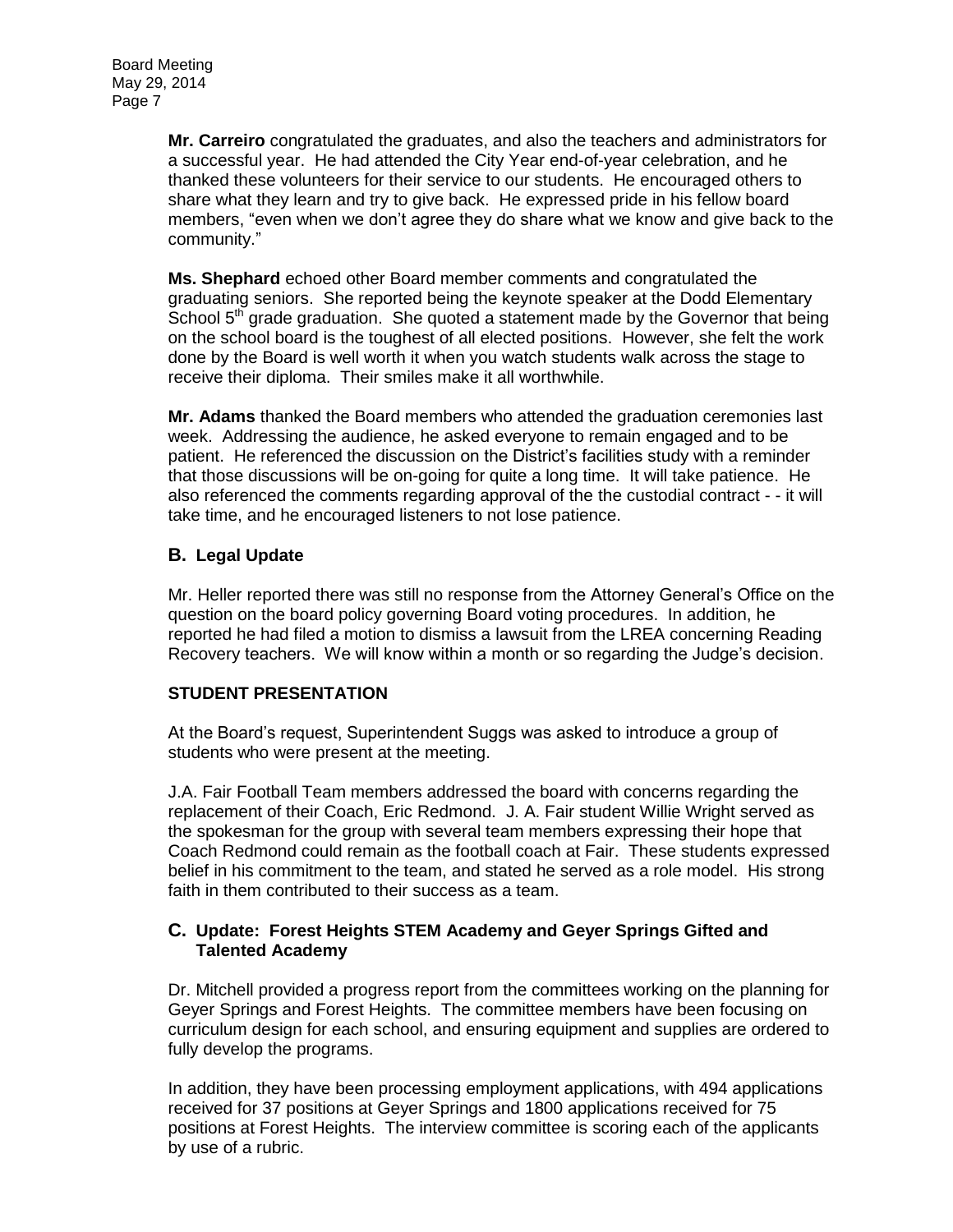Professional development will take place over the summer, and parent meetings have been held at each school. The uniforms have been showcased for the student and parent groups, and planning will continue over the summer.

Dr. Mitchell responded to a question from Ms. Johnson regarding work done at the other schools. Ms. Johnson expressed concern that planning for improvements at schools like Baseline isn't high on the priority list. She asked for more energy to be directed to the "struggling" schools.

Ms. Curry expressed concern with the uniforms and whether students will be required to wear a bow tie. She also asked if the Board could have a report on planning for the other schools identified as academically distressed.

Dr. Suggs responded to the questions from Ms. Johnson and Ms. Curry. On the topic of the dress code, the uniforms were adopted wholeheartedly by the committees, with only a handful of people since that time expressing concern. Regarding Ms. Johnson's concerns, he assured the Board that the administration would be putting forth much effort and energy to address the needs of the academically distressed schools across the District. Board members will receive additional information as it becomes available.

Ms. Shephard asked questions regarding the staffing and recommendations for hiring for Geyer Springs and Forest Heights. Dr. Mitchell stated an expectation of having recommendations to the Superintendent for approval by the first of June. He expected staff recommendations would be made by the June board meeting.

Ms. Shephard also asked about new teachers and their anticipated start date in July. Displaced teachers are being assigned through the process designated by the district's PN agreement. They will select a position according to the PNA guidelines. Every employee will have a job.

Mr. McAdoo asked if there was any transitional activity going on now at Forest Heights that would be disruptive to the student learning environment. Dr. Suggs responded, no.

Mr. Adams stated the importance of paying attention to things that are happening districtwide. The website and the Facebook page both provide a lot of information that shows the LRSD is moving forward and making progress in every school.

Dr. Whitehorn was asked to review activities, especially at Forest Heights, during the construction. Painting was stopped as it was disruptive to student classroom learning. Some of the work being done on the playground prevented students from having access to parts of the playground and the basketball court. Further construction in the building and on the grounds will take place when students are not present.

### **D. Facilities Review – Fanning Howey**

At the agenda meeting Carl Baxmeyer and Troy Glover were present to provide a brief update. They discussed briefly the information to be provided more in depth at the worksession which is scheduled for May 27<sup>th</sup>.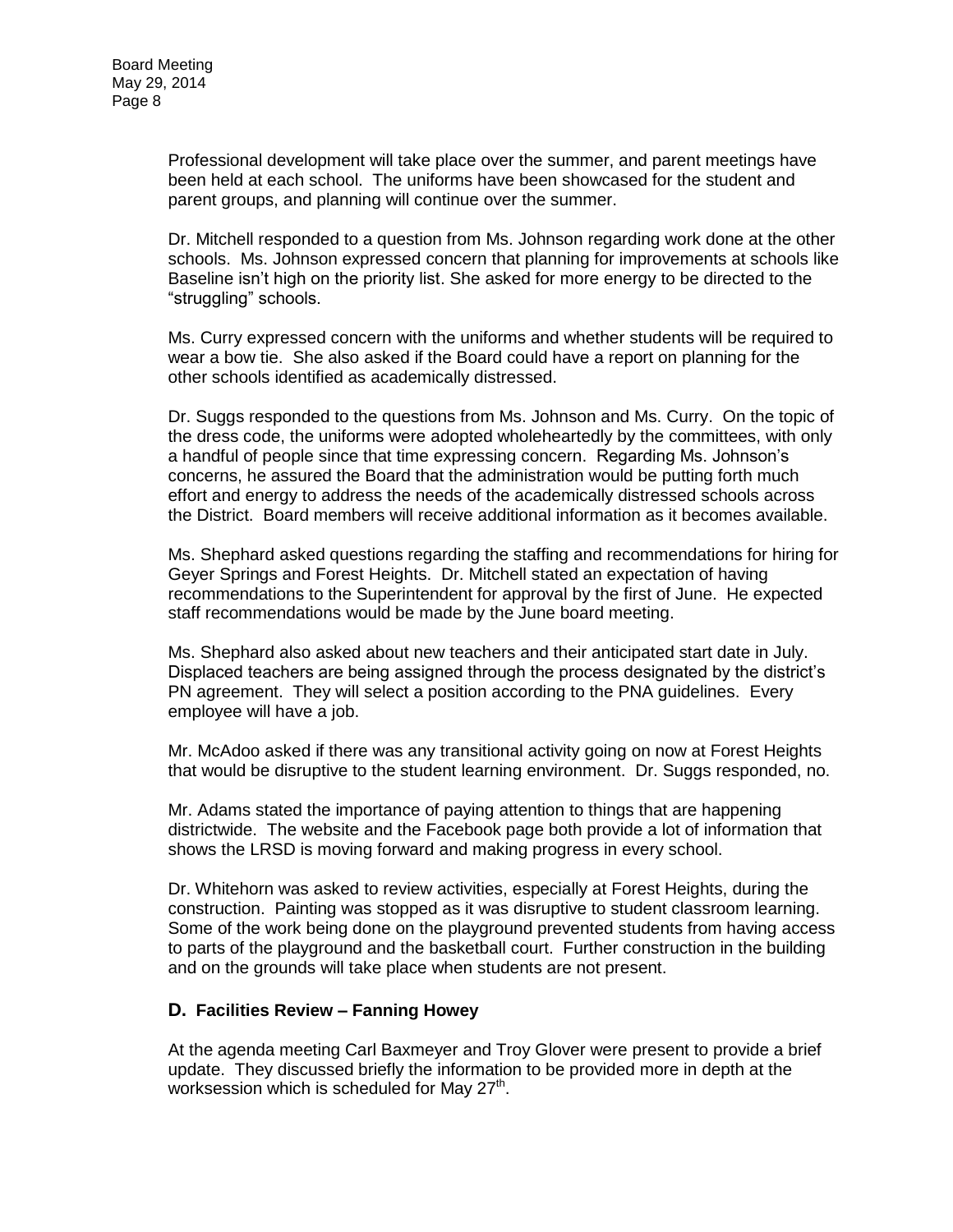The next steps were identified as receiving input from the community and the board and the preparation of a summary document for the board's review. Additional community meetings will be held at each of the high schools when options and recommendations are ready to be presented.

# **III. CONSENT ITEMS**

Ms. Curry asked that the Personnel Changes be pulled from the consent agenda for additional discussion. With no other objections the consent agenda was approved by consensus.

# **A. Minutes**

Minutes from meetings held on April 24, 2014 and May 15, 2014

# **B. Board Meeting Dates, 2014-15 School Year**

By board policy, the second and fourth Thursday of each month are designated as regular meeting dates. There are few exceptions to the calendar for the 2014-2015 school year. The exceptions for the 2014-15 school year are in November, December, and March.

### **C. Internal Auditors Report**

Mr. Becker's month report was included in the Board's agenda. No approval was required.

# **HUMAN RESOURCES**

# **D. Personnel Changes**

General personnel changes were printed in the Board's agenda. Ms. Curry wanted to ensure that changes in salaries for existing staff be noted in the board's agenda. She asked for any salary increases to be brought to the board's attention. Mr. Carreiro made a motion to approve the personnel changes. Ms. Fisken seconded the motion, and it **carried unanimously**.

# **IV. BOARD POLICY AND REGULATIONS REVIEW**

# **A. First Reading: Policy Revision: JICD Anti-Bullying**

Linda Young was present at the agenda meeting to review the revisions recommended. Mr. Carreiro moved to accept on first reading policy JICD. Ms. Curry seconded the motion and it **carried unanimously.**

# **B. Board Regulation: GBEBA Staff Dress Code**

At the agenda meeting Linda Young was present to respond to any questions board members might have regarding implementation of the dress code. Mr. McAdoo asked for the attorneys to review the dress code regulations.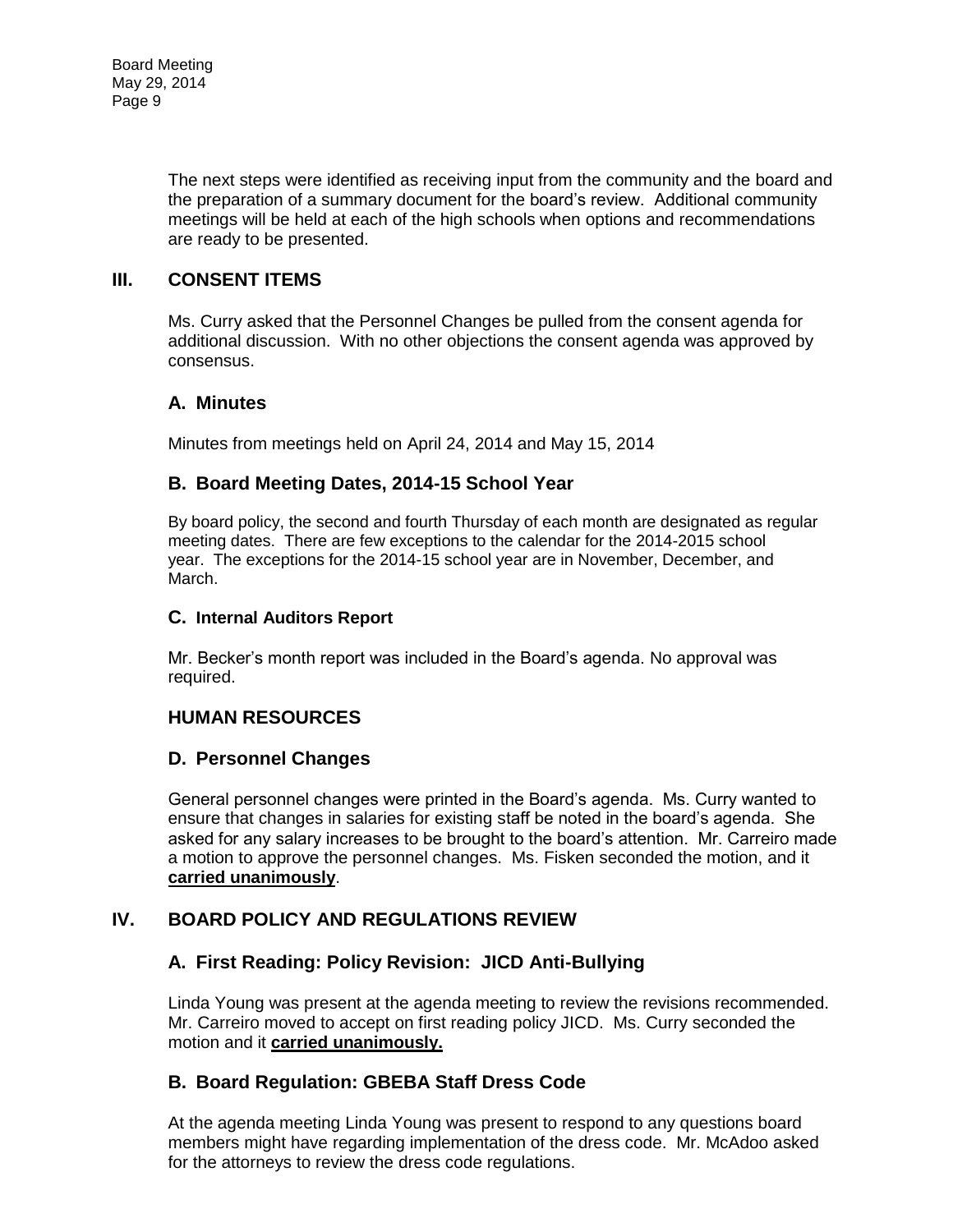Ms. Curry asked the administration to ensure there is alignment between the Board's policy and the regulation. She asked for clarification for the employees who are expected to wear uniforms.

At the board meeting, Mr. McAdoo asked Attorney Heller questions about the Board Dress Code Policy and whether the regulations are in line with the policy adopted by the Board. Ms. Curry had concerns regarding the input from all staff members on the school committees when determining appropriate dress. It was Mr. McAdoo's belief that there was remaining conflict between the policy and the regulations.

Mr. McAdoo made a motion to uphold the dress code as it exists. Ms. Curry seconded the motion. The dress code had been previously approved and was not on the agenda, therefore no action was taken. No action is required to approve administrative regulations. Mr. McAdoo withdrew his motion; Ms. Curry withdrew her second.

Ex officio teacher representative, Ms. Hendrix, spoke in support of the regulations, saying it makes sense to have regulations as long as they are not exclusive of any individual's preference of dress.

Mr. McAdoo asked the administration to consider taking additional comments and to refine the regulations if there is room to make it more defined.

### **C. First Reading: Board of Education Policy Revisions: BEB Special School Board Meetings; BEDDB Suspension of Rules of Order; BEDF Voting Method**

The revisions to LRSD policies regarding voting methods remained on the table. An opinion had been requested from the State Attorney General to determine if LRSD policy, State Law, and Roberts' Rules of Order are in conflict.

# **V. EDUCATIONAL SERVICES**

# **A. Recommended AP Science Textbooks**

Dennis Glasgow was present at the agenda meeting to review the recommendations for new AP science textbooks. He was also present at this meeting to respond to questions from the board regarding adoption of additional science textbooks.

Mr. Carreiro made a motion to adopt the AP science textbooks and Ms. Fisken seconded the motion. The motion **carried unanimously**.

# **VI. STUDENT SERVICES**

### **A. Student Handbook Revisions**

The superintendent recommended approval of the revisions to the student handbook as presented in the agenda. Dr. Fields was present to respond to questions.

A motion to approve was made by Mr. Carreiro; Ms. Fisken seconded the motion. The motion **carried 6-0-1**, with Ms. Johnson abstaining.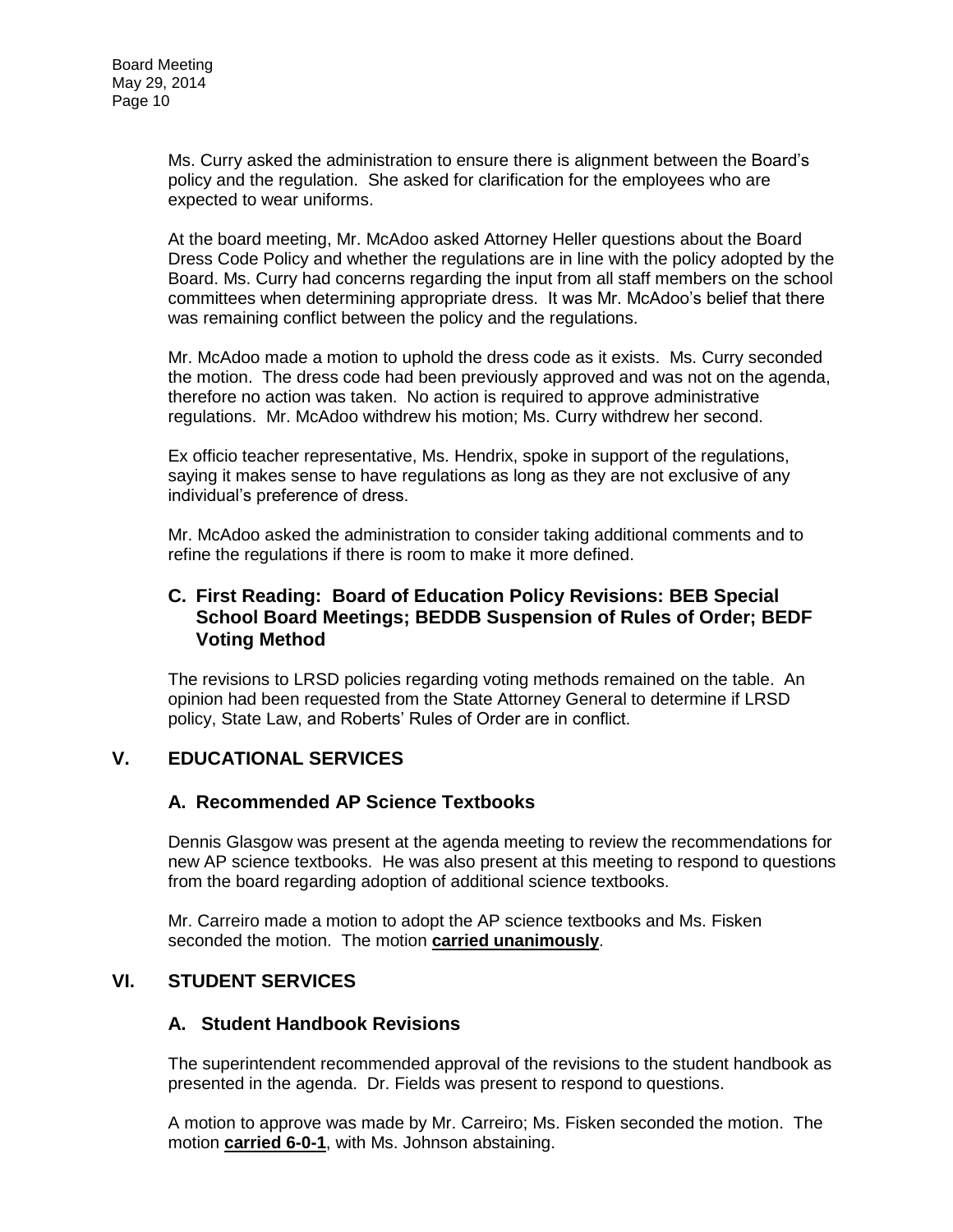# **VII. FINANCE & SUPPORT SERVICES**

### **A. Budget Update**

At the agenda meeting, Mr. Bailey responded to questions regarding the budget. He reported briefly at this meeting, discussing the autonomy of budget managers to allocate their department/building funds as needed.

The Fanning Howey team asked that any feedback to the facilities review be sent to them by June  $12<sup>th</sup>$ , the next agenda meeting.

### **B. Minority and Women Business Enterprise (MBE/WBE) Monthly Report**

The monthly MWBE report was included in the Board's agenda. A corrected report was provided at the meeting, and was subsequently uploaded to the agenda.

### **C. Monthly Financial Statements**

The monthly reports were included in the agenda.

### **VIII. CLOSING REMARKS**

### **A. Superintendent's Comments**

Also, earlier in the meeting Dr. Suggs discussed the meetings scheduled with Fanning Howey to discuss the possibility and planning for a middle school in west Little Rock and a high school in southwest Little Rock. The tentative dates for those meetings are June  $9<sup>th</sup>$  and 10<sup>th</sup>.

Ms. Johnson asked a question about the plans for the academically distressed schools. Additional information will be provided and additional planning will be taking place.

### **B. Announcements & Reminders**

Ms. Smith congratulated the students who were elected as officers of Arkansas Boys State. Both students who ran for Governor were from LR Central High School, Dean Patterson and Malik Marshall.

Winners from the Destination Imagination Global competitions in Knoxville last week were announced. Carver Magnet School placed  $9<sup>th</sup>$  in their division out of over 60 teams. Parkview's first team ever to participate in DI came in 29<sup>th</sup> out of 60 teams competing. Dunbar placed  $22^{nd}$  out of 60+ teams in their division.

Chicot won first place in a video contest on Common Core. A link will be provided for the board to review.

# **C. Employee Hearing**

The business portion of the meeting recessed at 9:30 p.m. so that board members who were present for a previous hearing could convene for deliberations. The hearing for <Employee KD> concluded with the board returning from closed session to report no action was taken.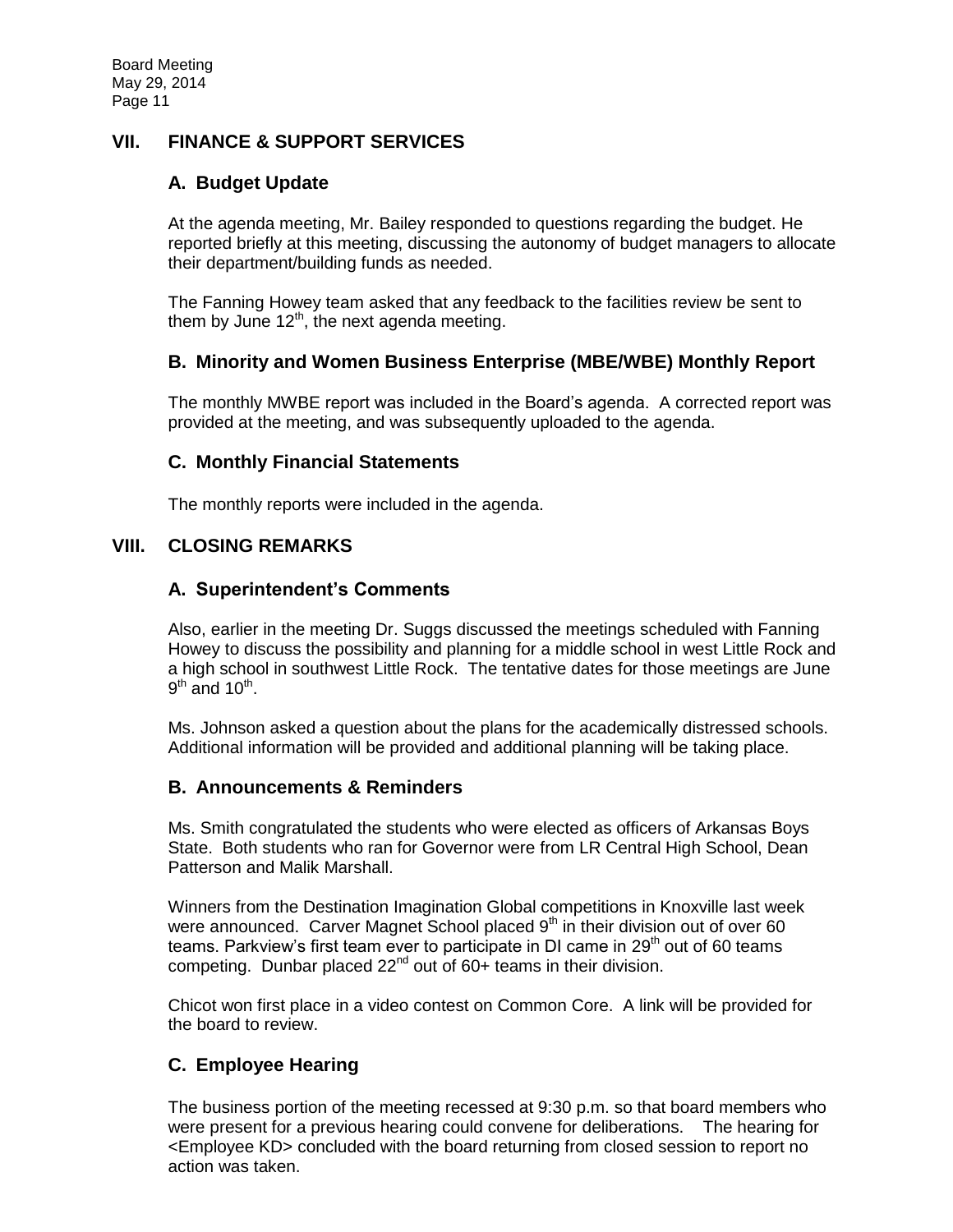Ms. Fisken made a motion to uphold the Superintendent's recommendation. Mr. Carreiro seconded. The motion **failed, 3-2-1**, with . . . Ms. Fisken, Mr. Carreiro and Mr. Adams voting in favor. Mr. McAdoo and Ms. Curry voted no, and Ms. Johnson abstained. (Ms. Shephard was not present on the date of the hearing, therefore did not vote.)

Hearings were scheduled for <employees JH, MW and IR>. Mr. Walker requested a postponement; Attorney Heller asked for any agreement to postpone be put in writing.

# **HEARING:**

The hearing requested by employee <LB> was open. Attorney John Walker represented <the employee>. The District was represented by Attorney Khayyam Eddings. Mr. Adams explained to Mr. Walker that Board members would not be called as witnesses. The hearing was allotted ninety minutes.

Superintendent Suggs was called by Mr. Walker and responded to questions regarding his recommendation to reassign <the employee> from her current position as Principal of Williams to Principal at Franklin Elementary School. He specified the reasons as being a dramatic decrease in student achievement; a lack of ability to provide a conducive learning environment; and unprofessional behavior with social media.

Mr. Walker requested and was provided a document which included the data of decreased student achievement.

Mr. Eddings questioned Dr. Suggs about his reasoning for transferring <the employee> to another school. The board's policy for Professional Staff Assignment Policy was provided as the supporting documentation for his decision to transfer <the employee>. This policy allows the Superintendent to move, transfer, or reassign any staff as he/she deems necessary for efficient operation of the District. Other transfers that have been made under the terms of this policy were noted.

Phillip Clark, school improvement specialist, testified as a witness for <the employee>. He was assigned to Williams as the "Broker," and reported he had spent 20 days at Williams Elementary during the 2012-13 school year. He responded to questions regarding the performance of Williams' students on previous year's Benchmark exams; this year's results are not yet available. He reported having a good relationship with <the employee> and with the faculty at Williams during the 2012-13 school year.

Jennifer Bradley, a Williams Magnet School parent, reported she was the only African American member on the PTA Board at Williams when she first started; <the employee> had increased the number of African American parents involved in the PTA. She reported knowledge of a petition drive at Williams to have <the employee> removed as principal, and it was her belief the controversy and efforts were racially motivated.

Williams Magnet parent, Patrice Green, member of the current PTA Board at Williams, also testified in support of <the employee>. She stated there was more participation by African American parents during <the employee's> time at Williams. She was asked to sign a petition requesting <the employee's> removal, which she refused to do. She believed the actions behind the petition were based on race.